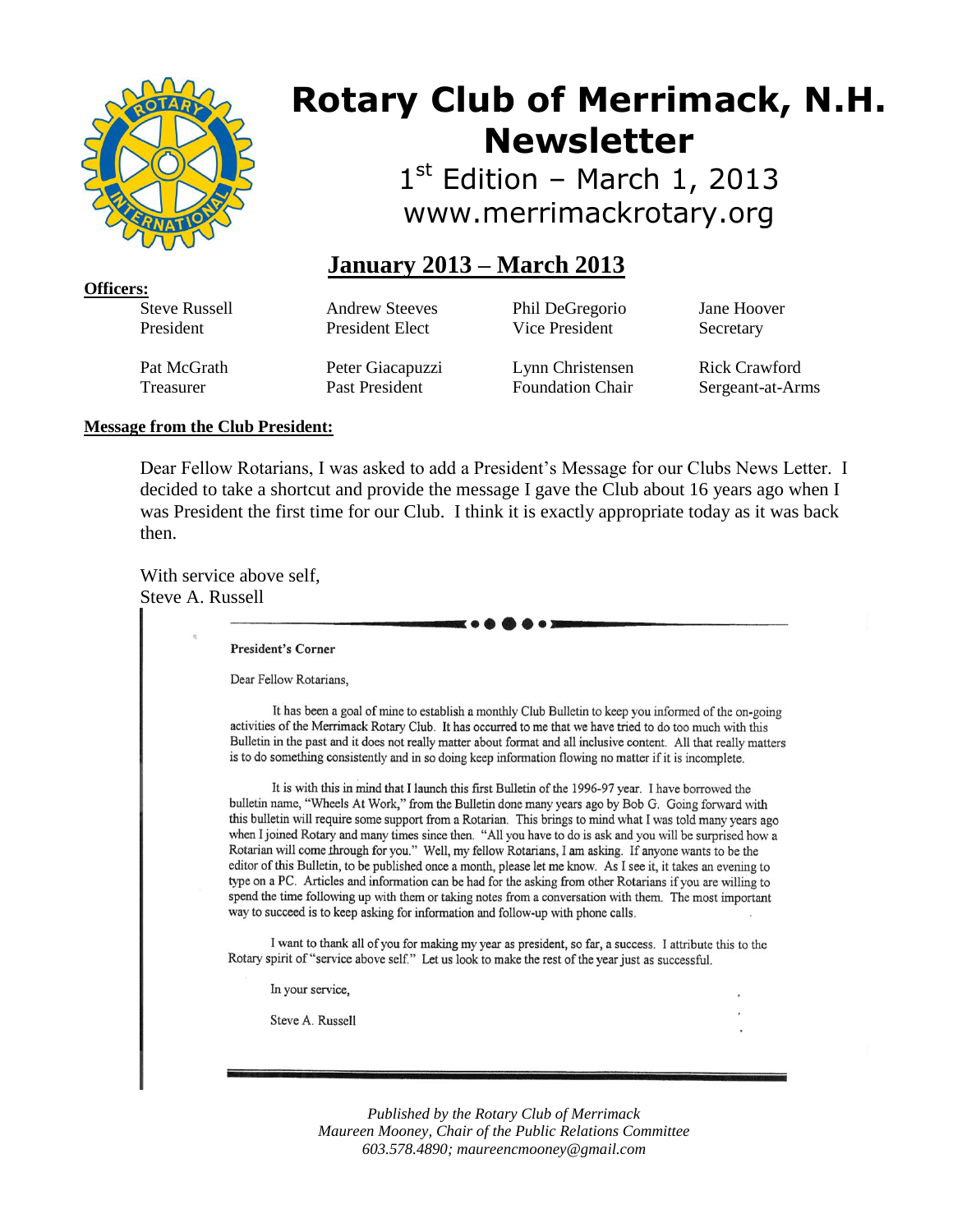#### **Events:**

| Date           | <i>Events</i>                                                                           |
|----------------|-----------------------------------------------------------------------------------------|
| <b>Jan.</b> 16 | Board Meeting at 6pm @ home of Ron Douville.                                            |
| <b>Jan. 31</b> | Club welcomes new member Brian Snow.                                                    |
| Feb. 9         | Mid-Winter Open House at 6:30pm @ home of Steve & Joyce Russell.                        |
| <b>Feb. 14</b> | Club welcomes new members Bob Freed and Bob Best.                                       |
| <b>Feb. 15</b> | Subcommittee on $4th$ of July at 7 am @ DW Diner.                                       |
| <b>Feb. 15</b> | Anti-Bullying Seminar for $7th$ and $8th$ graders at 9 am @ Merrimack Middle School.    |
| <b>Feb. 20</b> | Board Meeting at 6pm @ home of Pat McGrath.                                             |
| <b>Feb. 24</b> | Rotary's birthday in Chicago, Illinois $-2/24/1905$ .                                   |
| Mar. $1$       | Subcommittee on $4th$ of July at 7 am @ DW Diner (this meeting repeats every two weeks) |
| <b>Mar.</b> 14 | Celtic Crossroads at 7:30 pm @ St. Anselm's Dana Center.                                |
| <b>Mar. 26</b> | Villa Banca dinner at 6pm @ Villa Banca restaurant in Nashua.                           |
| <b>Mar. 20</b> | Board Meeting at 6pm @ home of Jane & Mike Hoover.                                      |
| <b>Apr. 17</b> | Rabies Clinic – $8:30$ am @ Ambulance Garage                                            |
| <b>Apr. 18</b> | Board Meeting at 6pm @ Swan's Chocolate (upper room).                                   |
| May 15         | Board Meeting at 6pm @ home of Ron Douville.                                            |
| May 23         | Rotary & Chamber of Commerce Business After Hours at 6pm @ O'Leary Center. (No          |
|                | morning Rotary meeting).                                                                |
| <b>June 19</b> | Board Meeting at 6pm @ home of Lynn & Chris Christensen.                                |
| July 4         | Pancake Breakfast & Merrimack Family Fun Day (www.merrimack4th.com).                    |

# **Featured Topic: Foundation**

# **by Andy Steeves, President-Elect**

This year there will be big changes in Rotary Foundation Grants . These changes will effect every district and every club . It sounds like the future will be very positive giving control on the local level rather than from the central office in Evanston , Illinois . Coming out of the Future Vision Plan , the new grant model will give local clubs the ability to make decisions on the use of the substantial Foundation recourses . We will decide which local and international projects we want to support .

We have many sustaining members in our club . There are almost 16,000 companies that match their employees contributions dollar for dollar. Rotarians can find out if their employers participate by checking www.rotary.org/matchinggifts.

I look forward for our club participating . We should all start thinking about what projects we want to be involved with so that we can start the planning process to apply for 2013 - 2014 year .

In service , Andy

## **Membership:**

The Rotary Club of Merrimack is a volunteer organization of business people and professionals supporting the community. Merrimack Rotary projects have included scholarships, reconstruction of Kids' Kove Playground, support for Merrimack flood relief, the Merrimack July Fourth festivities, the Rotary 4-Way Speech Contest, Interact Club, lighting at Reeds Ferry fields and more. The club works with other clubs on international projects like eradication of polio, Pure Water for the World, and hurricane relief in Honduras. To RSVP for a breakfast meeting or for information about membership, contact Chris Christensen at [603.424.2542](tel:603.424.2542) or [Chris@ChristensenNH.com](mailto:Chris@ChristensenNH.com) or visit [www.merrimackrotary.org.](http://www.merrimackrotary.org/)

> *Published by the Rotary Club of Merrimack Maureen Mooney, Chair of the Public Relations Committee 603.578.4890; maureencmooney@gmail.com*